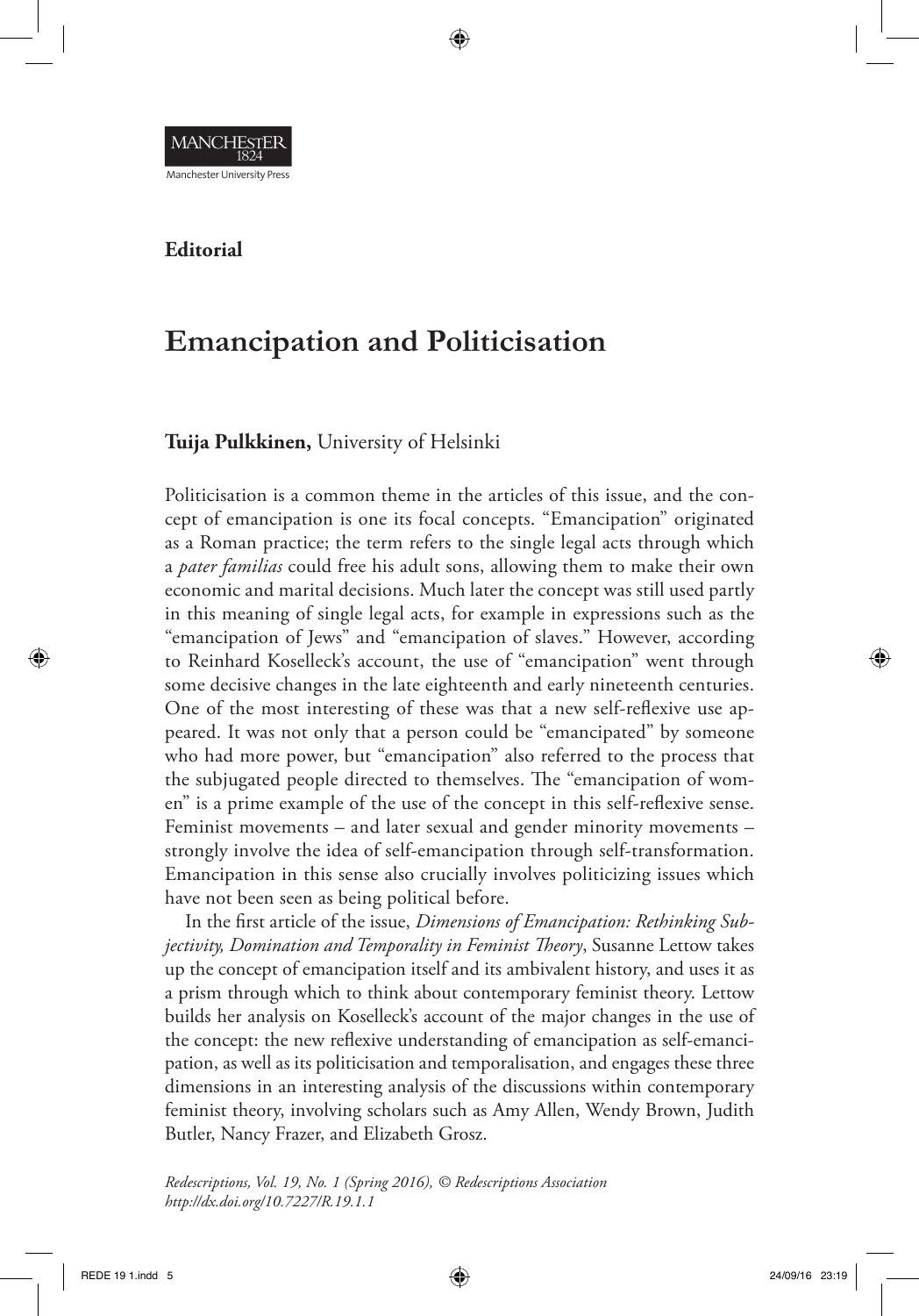#### *Editorial*

Lettow argues that in order to analyze gendered dominations, the current feminist re-engagements with economic issues, and the critique of capitalism, should be supplemented by a re-engagement with work on new conceptual tools. In her discussion on contemporary feminist theory, she identifies a lack of vocabulary in specifically gendered forms of power and domination, and a need for theoretical discussion which would be able to pinpoint and capture the specific forms of power and domination in gender relations. In her view, the lack of such notions in the face of more complexly intertwined and globally differentiated forms of gendered domination poses a serious problem when old notions such as "patriarchy" have not been replaced by more subtle conceptual tools while gender hierarchies persist. Ultimately Lettow's article calls for politicisation of the under-theorized concept of emancipation understood as self-transformation, and for realizing how its different and contested uses might contribute to the re-politicisation of feminist theory.

⊕

A good example of a field where the lack of vocabulary for gendered domination is evident is presented in the article by Karen Green, *Reassessing the Impact of the* "*Republican Virago,*" which makes reference to the male-centered and homosocial practices evident in the writing of intellectual history and creation of the canon of political thought. Green's article elaborates on the influence on Catharine Macaulay, a female political philosopher of the late  $18<sup>th</sup>$ century, and argues that, due to her gender, Maculay's thoughts and writings have not been given the place and recognition that they deserve in the general story of history of political thought.

Making use of some letters not available before, Green builds on the recent work of other (female) historians of the Enlightenment regarding this remarkable political thinker in order to elaborate on Macaulay's considerable influence in the political discussions in the American colonies on their way to the declaration of Independence in the 1770's. According to Green, Macaulay may also be the earliest source for the exact phrase "equal rights of men," for which Thomas Paine is often credited in contemporary research. In the world of research and scholarship, the unwritten regulations of gender have ruled and continue to rule in terms of who is noticed, who is cited, who is credited, and who is considered to be a part of the discussion. Green writes that within the accounts of republicanism, contemporary discussions of the origins of Thomas Paine's thought neglect to mention Macaulay almost entirely.

It is well known that erasure and discrimination in academic contexts does not usually occur through one big omission but through several repeated small episodes of forgetting, which generates a cumulative gender and sexuality bias. We are all familiar with these homosocial practices, and they do not only belong to distant past. The conservative practices of intellectual history writing undoubtedly require further politicisation of gender.

6

⊕

◈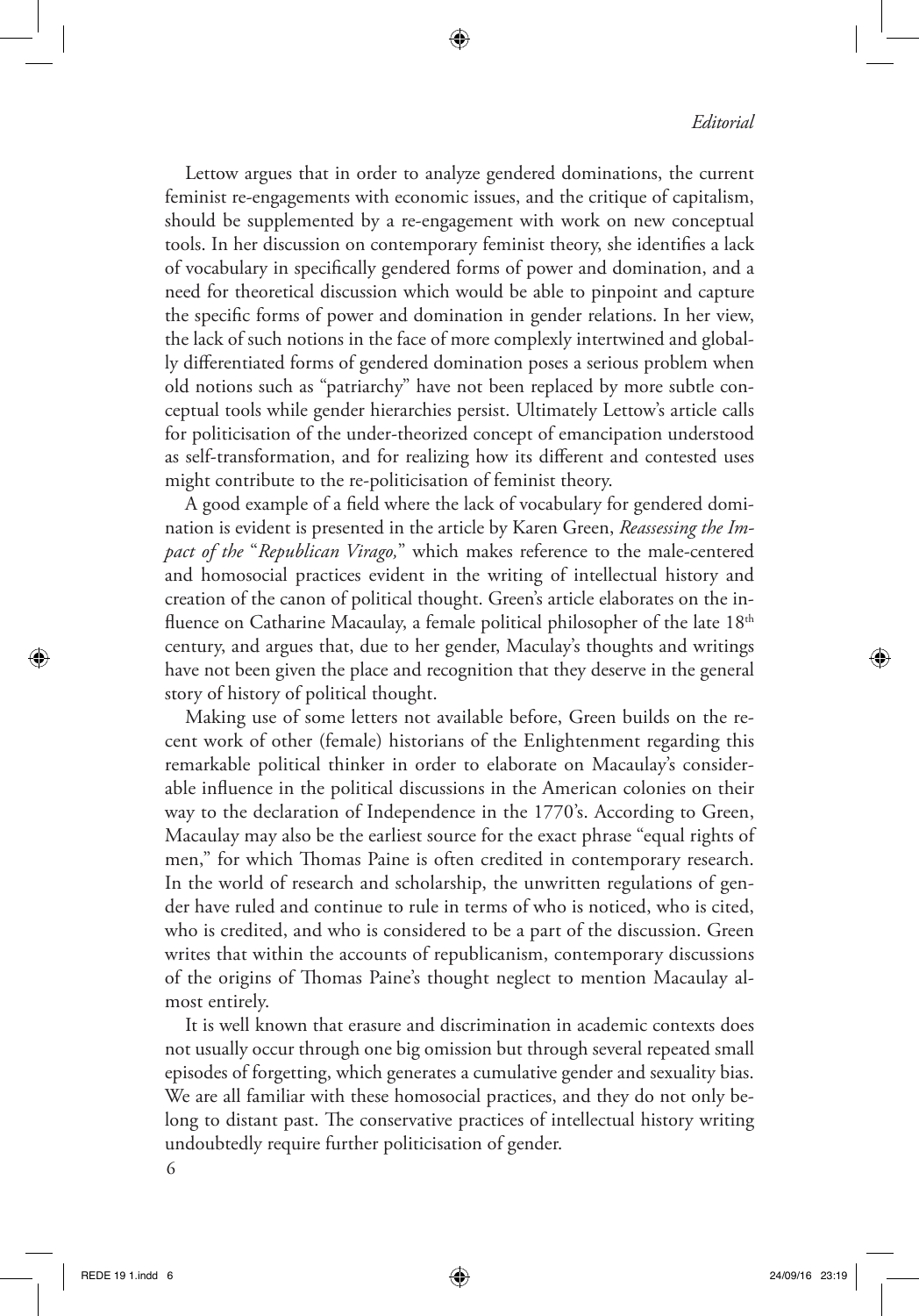#### Redescriptions *19/1*

A similar pattern of large amounts of small decisions which add to huge injustices is present in the Tuula Juvonen's article, *Out and Elected: Political Careers of Openly Gay and Lesbian Politicians in Germany and Finland.* Just a short while ago, for a politician coming out as gay or lesbian in any country would have led to a vicious destruction of their reputation. Yet the politicisation of diverse sexualities has quite quickly changed this previously inevitable result of coming out – and Juvonen's article looks at this process in two North European countries that both have multiparty systems. Juvonen argues against the idea of the pivotal role of the gay and lesbian political movement in paving the way for the existence of openly gay and lesbian politicians, and suggests that the story is much more complicated and differs in particular contexts and times.

Interestingly, gender appears to also be crucial in these processes. While Juvonen's study on Germany and Finland shows that in both countries, a politician's known homosexuality has transformed from a devastating problem to a potential benefit, this does not appear to be gender neutral. Since the early 2000's it has become possible for high-ranking gay male politicians even in the more established parties to turn their homosexuality into a political asset, while similar openness has been possible for lesbians only in the smaller and younger parties. In Germany the few out lesbians have had a notably higher likelihood of shorter, unstable or ruined careers than their gay male counterparts, and in Finland there has only ever been one elected out lesbian politician. Juvonen's article concentrates on Germany and Finland; it would be interesting to compare her results with contemporary Britain and Scotland, where some high ranking out lesbian politicians are visible at the moment in the conservative end of the political life (e.g. Ruth Davidson MSP, the Leader of the Scottish Conservative Party; and Justine Greening MP, currently Secretary of State for Education, and also Minister for Women and Equalities). This confirms further the complicated and contingent path of politicisation of sexuality and gender in politics.

The fourth article by Niilo Kauppi, Claudia Wiesner and Kari Palonen, *The Politification and Politicisation of the EU,* politicizes contemporary accounts of "EU politicisation," and simultaneously brings new nuances to the concept of "politicisation". The authors consider what is and could be meant by the phrase "politicisation of the EU". Kauppi, Wiesner and Palonen argue that European integration has always involved a process of politicisation, which is constitutive of EU integration, and analyses this process by introducing new concepts. The writers distinguish distinct senses of politicisation: *politisation*  in their use refers to a passive form, a precondition for acts and claims that a political aspect can be found in a phenomenon or situation that was not previously marked as political. Another term they introduce is *politification*, which refers to a depoliticised modality of politicisation. The article builds on Kari

7

⊕

(⊕)